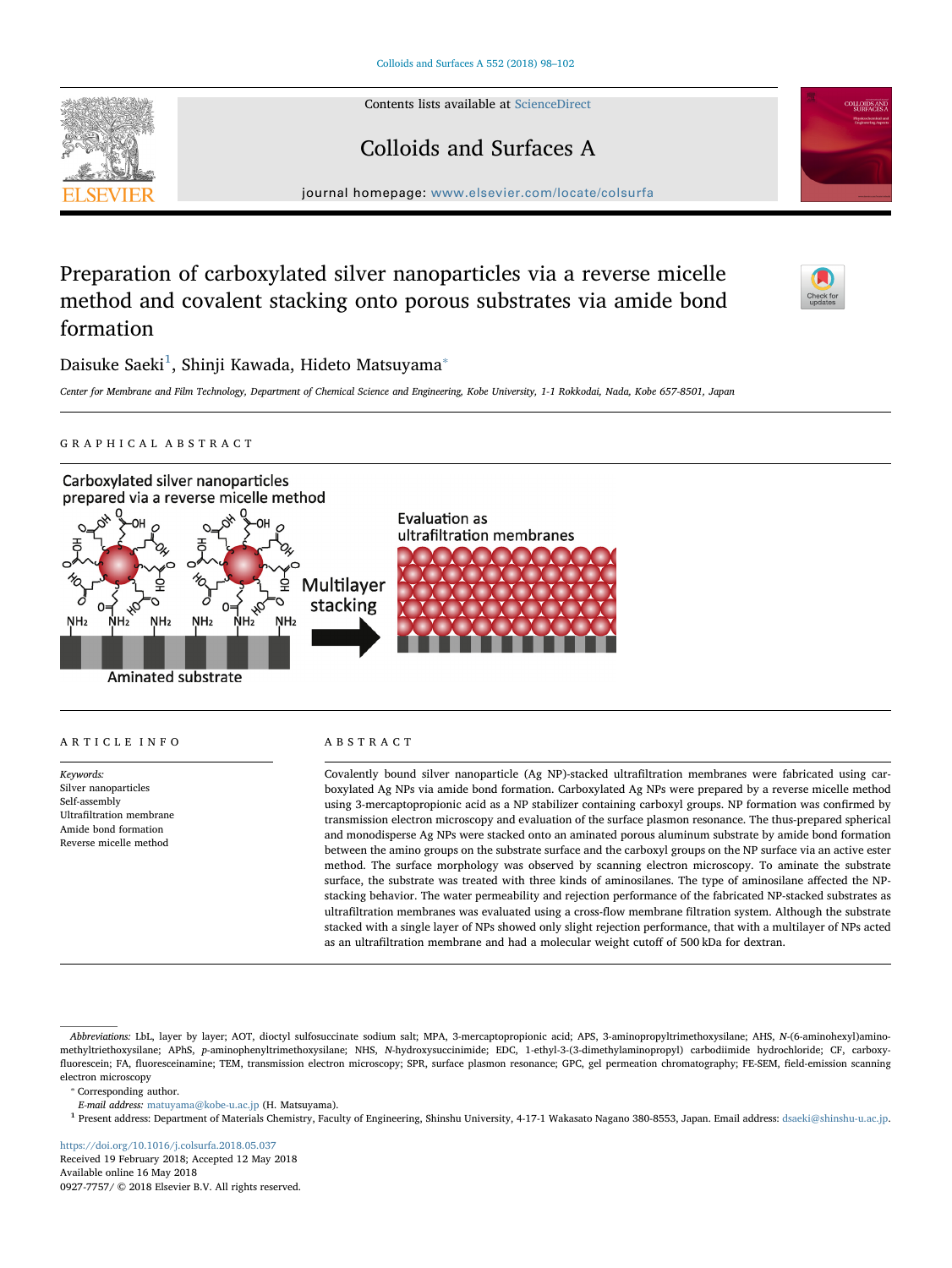## 1. Introduction

Porous polymeric membranes are widely used in water purification processes owing to their energy- and space-saving potential. For high purification efficiency, high water permeability and high rejection against target solutes are desired membrane characteristics. However, conventional water purification membranes, fabricated from various polymers via phase separation methods, have a limited maximum performance [\[1](#page--1-0)]. Since the phase separation process is very complicated, precise control of the membrane structure is difficult, including the realization of a thin active separation layer and control of the pore size [\[2,](#page--1-1)[3](#page--1-2)].

Recently, nanoparticle (NP)-stacked membranes have attracted attention as next-generation membranes for water purification [[4](#page--1-3)[,5\]](#page--1-4). NPstacked membranes are generally composed of a highly porous substrate and an ultra-thin NP-stacked layer, which acts as an active separation layer. NPs, such as spherical NPs [6–[10](#page--1-5)] or two-dimensional nanosheets [\[11](#page--1-6)–15], have a well-controlled structure under one nanometer. In particular, spherical metal NPs are used as advanced building blocks due to their various functions, such as electric [\[16](#page--1-7)], magnetic [\[17](#page--1-8)[,18](#page--1-9)], and photonic activities [\[19](#page--1-10)]. Furthermore, the pore size in spherical NP-stacked membranes can be simply controlled by controlling the NP diameter; thus, they are suitable for ultrafiltration membranes [[6](#page--1-5),[9](#page--1-11)]. Peng et al. fabricated ferritin NP-stacked membranes with a very thin, 60-nm active separation layer via vacuum filtration, and their membranes achieved much higher flux in comparison to conventional polymeric membranes [\[6\]](#page--1-5). We previously fabricated Ag NP-stacked membranes with an active separation layer that was several tens of nanometers thick via layer-by-layer (LbL) assembly, and demonstrated their performance as ultrafiltration membranes [\[9\]](#page--1-11). These results suggest that NP-stacked membranes have great potential for application as ultrafiltration membranes.

NPs are usually stacked on a porous substrate by coating [[11,](#page--1-6)[20,](#page--1-12)[21](#page--1-13)], vacuum filtration [[6](#page--1-5)[,12](#page--1-14),[13\]](#page--1-15) or LbL assembly [[9](#page--1-11),[10,](#page--1-16)22–[25\]](#page--1-17). Coating or vacuum filtration can be used to easily form an NP-stacked layer on a porous substrate. However, the formed layer is usually unstable because the stacked NPs are just accumulated or weakly adsorbed on the substrate. On the other hand, an LbL assembly method can be used to easily and precisely control the thickness of the NP-stacked layer because the layers are stacked one by one via intermolecular interaction (usually electrostatic interaction). The stacked NPs are electrostatically bound to each other and are difficult to detach from the substrate surface unless the NP-stacked membranes are used under very severe solvent conditions, such as ionic solution or organic solvent. The stability is further improved through the effective cross-linking of each NP-stacked layer via chemical bond formation [[26\]](#page--1-18). However, surface modification of the NPs is necessary for NP cross-linking.

In this study, we developed covalently bound NP-stacked ultrafiltration membranes using carboxylated Ag NPs via amide bond formation. First, we attempted to prepare carboxylated Ag NPs via a reverse micelle method [[27,](#page--1-19)[28\]](#page--1-20). The reverse micelle method can be used to prepare various metal NPs while controlling the diameter uniformly and adding functional groups, though there have been few reports on its use in the preparation of Ag NPs [[27\]](#page--1-19). The prepared NPs were stacked on a porous anodic aluminum oxide substrate through amide bond formation between the amino groups on the substrate surface and the carboxyl groups on the NP surface by an active ester method. To stack the NPs, the substrate was aminated using various types of aminosilanes. The performance of the NP-stacked layer as a UF membrane was evaluated in terms of its water permeability and rejection against dextran with various molecular weights.

### 2. Experimental

#### 2.1. Materials

Silver nitride (AgNO<sub>3</sub>; Wako Pure Chemical Industries, Osaka,

Japan) and sodium borohydride (NaBH4; Wako Pure Chemical Industries) were used as sources and reducing agents of Ag, respectively. Dioctyl sulfosuccinate sodium salt (AOT; Sigma–Aldrich; St. Louis, MO, USA) was used as a surfactant to form reverse micelles. It was placed under vacuum just before use. In addition, 3-mercaptopropionic acid (MPA; Sigma–Aldrich) was used as an NP stabilizer containing carboxyl groups. Three kinds of aminosilane, 3-aminopropyltrimethoxysilane (APS; Tokyo Chemical Industry, Tokyo, Japan), N-(6 aminohexyl)aminomethyltriethoxysilane (AHS; Gelest, Morrisville, PA, USA), and p-aminophenyltrimethoxysilane (APhS; Gelest), were used to modify the substrate surfaces with amino groups. N-hydroxysuccinimide (NHS; Sigma–Aldrich) and 1-ethyl-3-(3-dimethylaminopropyl) carbodiimide hydrochloride (EDC; Dojindo Laboratories, Kumamoto, Japan) were used for amine coupling reaction between the substrates and NPs. p-phenylenediamine (Tokyo Chemical Industry) was used to cross-link the NPs to each other. In addition, 5(6)-carboxyfluorescein (CF; Sigma–Aldrich) and fluoresceinamine (FA; Sigma–Aldrich) were used to detect amino groups and carboxyl groups on the membrane surfaces, respectively. For evaluation of the membranes' rejection performance, 15-kDa dextran (Nakarai Tesque, Kyoto, Japan) and 35-, 100-, and 500-kDa dextran (Sigma–Aldrich) were used as model solutes. Other chemicals were obtained from Wako Pure Chemical Industries. Aqueous solutions were prepared using Milli-Q water (> 18.2 MΩ cm, Merck Millipore, Billerica, MA, USA). Isooctane and toluene were dehydrated by using molecular sieves  $13 \times 1/8$  and 3 A, respectively.

#### 2.2. Preparation of carboxylated Ag NPs

Carboxylated Ag NPs were prepared by a reverse micelle method [ $28$ ]. First,  $33 \mu$ L of  $137.5 \text{ mmol/L}$  NaBH<sub>4</sub> aqueous solution was added to 8.964 mL of 0.25 mol/L AOT isooctane solution and magnetically stirred at 2000 rpm. Then,  $112.5 \mu L$  of 0.10 mol/L AgNO<sub>3</sub> aqueous solution was added to this solution and stirred for 15 min to reduce Ag and form Ag NPs. Subsequently, 37.1 μL of MPA was added to the reaction mixture and stirred for 1 h to stabilize the Ag NPs. The isooctane was removed by evaporation at 40 °C. The waxy residue was re-dispersed into EtOH and centrifuged at 2500g for 10 min, after which the supernatant was discarded. This operation was repeated at least 6 times. The sample was dried under vacuum and redispersed in water. The prepared NP suspension was centrifuged at 2500g for 10 min before use to eliminate aggregation. The size of the obtained Ag NPs was evaluated by transmission electron microscopy (TEM; JEM-2010; JEOL, Tokyo, Japan). The surface plasmon resonance (SPR) of the NPs was evaluated by UV/vis spectrophotometry (V-650; Jasco, Tokyo, Japan).

#### 2.3. Fabrication of Ag NP-stacked membranes

The scheme for the fabrication of the NP-stacked membranes is shown in [Fig. 1](#page--1-21). The carboxylated NPs were covalently stacked on aminated porous substrates by an active ester method. The aminated porous substrates were prepared by a silane coupling reaction. Porous anodic aluminum oxide (Anodisc, pore size 0.02 μm, Whatman, Maidstone, England) was treated in a vacuum plasma reactor (YHS-R, Sakigake-semiconductor, Kyoto, Japan) for 1 min to increase the number of reaction sites. Then, each substrate was immersed in a toluene solution of 0.1 vol% APS, 0.1 vol% AHS or 5.73 mmol/L APhS for 2 h at 60 °C. The substrate was sequentially washed with hexane, water, and hexane in an ultrasonic cleaner for 15 min, and placed in water at 40 °C overnight. The obtained substrates were dried under vacuum before use.

Each aminosilane-treated substrate was immersed in an aqueous solution containing 0.19 mg/mL of NPs and 0.1 mmol/L of NHS and EDC. The solution was gently shaken for 2 h to form amide bonding between the amino groups of the substrate and the carboxyl groups of the NPs, and an NP stacking layer was formed on the substrate surface.